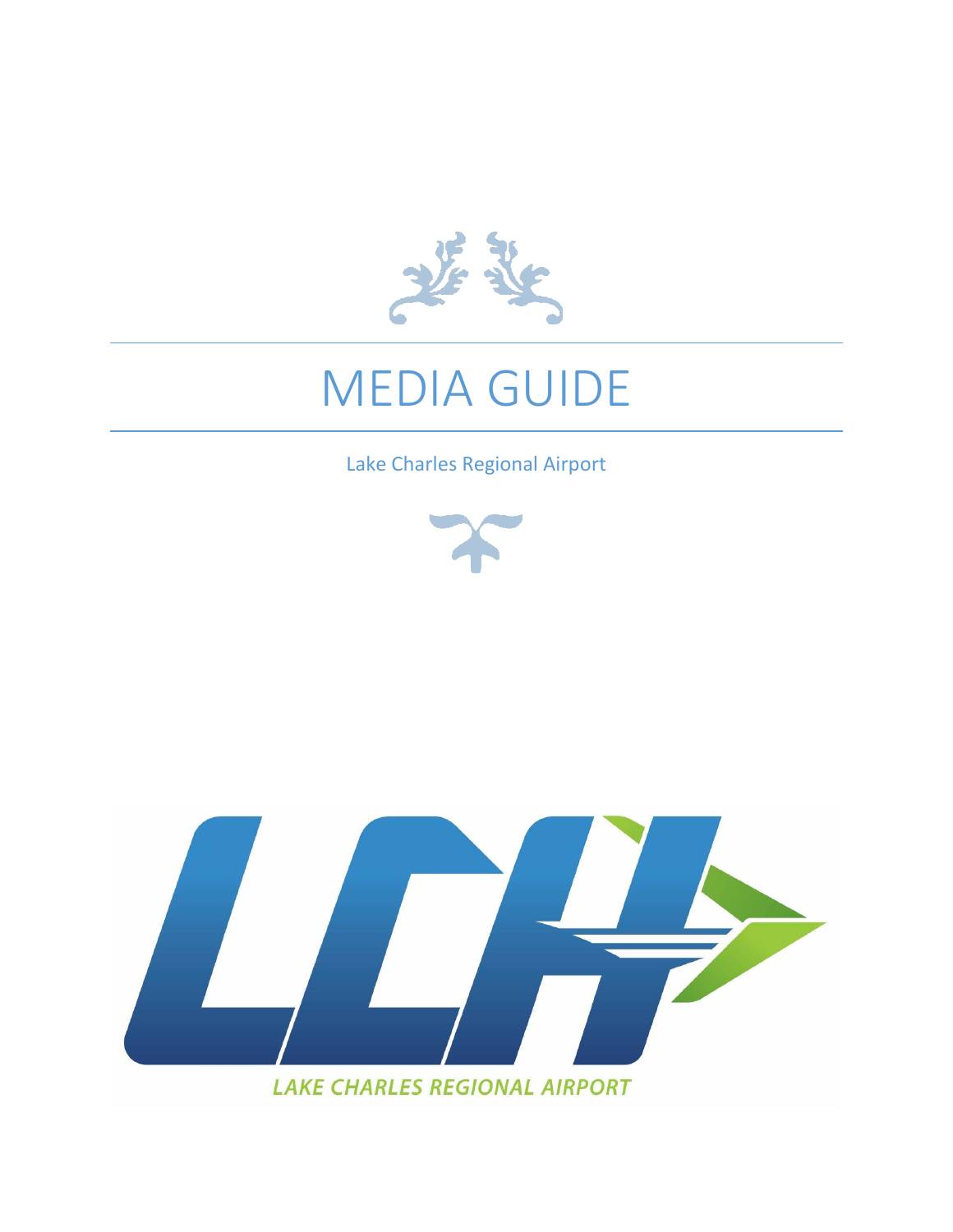## **Preface**

The purpose of the Lake Charles Regional Airport Media Guide is to provide the local and national news media organizations and their crews and reporters with information to work most effectively with the staff at Lake Charles Regional Airport and the Airport Authority of Airport District No. One. It is the Airport's intent to cooperate with the news media as much as possible without compromising safe and orderly Airport operations.

The Lake Charles Regional Airport is owned by the Parish of Calcasieu and operated by the Airport Authority of Airport District No. One.

#### **Airport Management Staff:**

R. Heath Allen, C.M. - Executive Director

Jimmy Grigus – Deputy Executive Director

Chastity Kratzer – Office Manager

Amelia Hebert – Assistant Office Manager

Chad Primeaux -Director of Public Safety

Troy Benton - Director of Properties and Facilities

#### **Inquiries**

Media inquiries should be directed to the Airport Administration Office at (337) 477-6051 ext. 6.

An information kit is available upon request which will provide:

- Media Guide
- LCH fact sheet

#### **News Releases**

News releases are issued to describe changes in services, airport construction, notices to travelers during severe weather, busy seasons, and as needed. The news releases are immediately made available online at www.flylakecharles.com. To receive a copy of news releases directly by email, contact the Airport Administration to be placed on the news release send list.

#### **Press Briefings**

The Lake Charles Regional Airport may call a press briefing for any of the following reasons:

- The Airport has a major announcement that will affect travelers
- Airport Management would like to draw the public's attention to an issue of importance at the Airport
- Any ongoing issues.

The official location for these meetings will be outlined in a notice prior to the press briefing.

Advance media advisories will be issued to alert you of upcoming events and press releases.

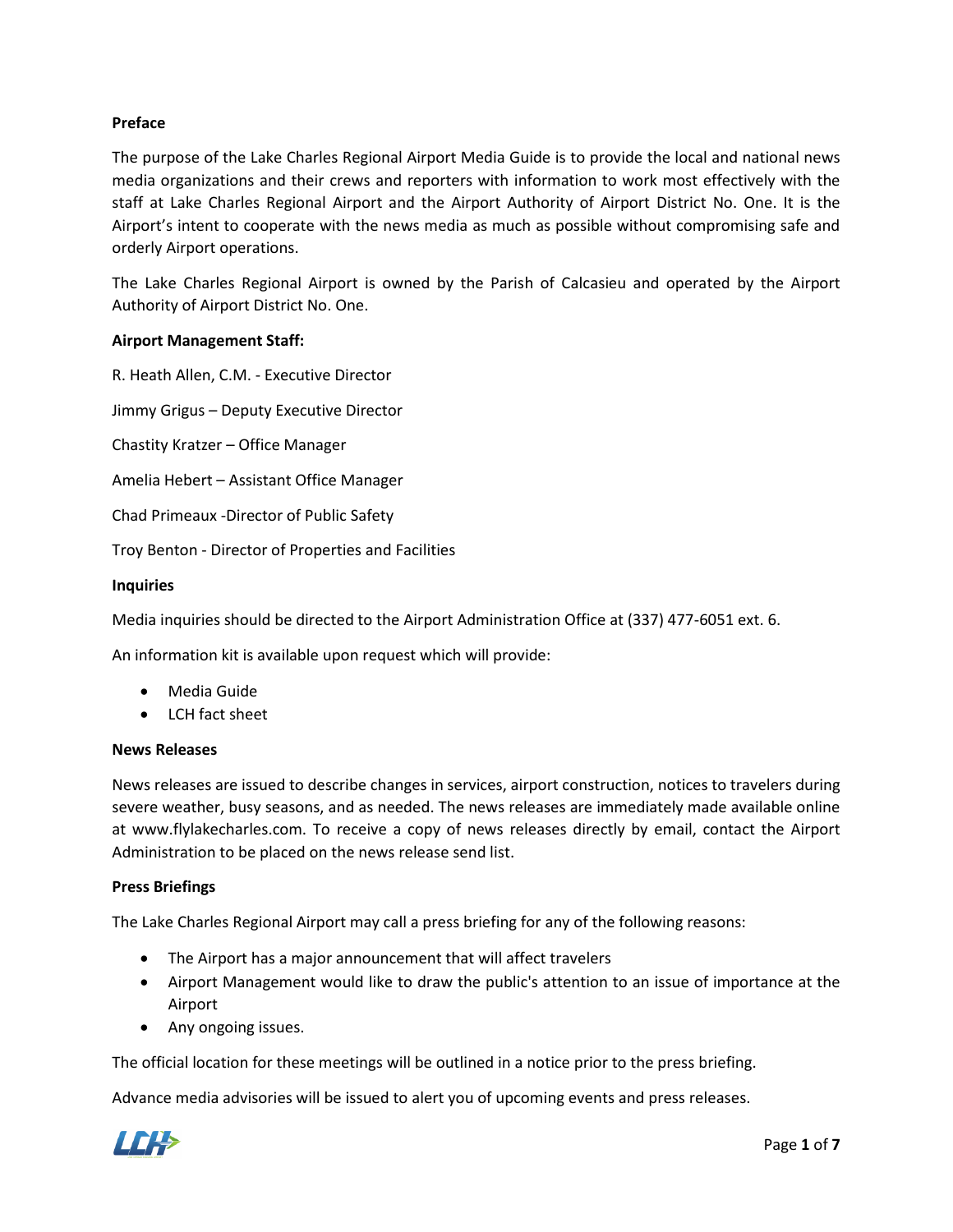Other material will be provided at the event.

## **Emergencies**

It is the policy of the Lake Charles Regional Airport to cooperate with the news media to the greatest extent possible. Our primary responsibilities, however, are safe and orderly airport operations. When there is an emergency situation at Lake Charles Regional Airport that is expected to generate extensive media attention, the following procedures will serve as our guidelines:

- 1. The early minutes of an emergency situation are spent in responding to the emergency and calling in appropriate staff. If a situation is expected to require an escort for the media to a site on the airfield, the media will be advised to report to the media staging area located at Lake Charles Regional Airport.
- 2. Press briefings may be scheduled in a selected briefing/coordination center for the media. Briefings may be conducted by the Airport Director, Assistant Director, or designated Airport spokesperson, as the situation warrants. If an aircraft accident involving a fatality occurs, the National Transportation Safety Board (NTSB) investigating team will take charge of the investigation and the release of any information relative to that investigation. In circumstances where only property damage occurs, the Federal Aviation Administration may conduct the investigation.
- 3. During an emergency situation, the Lake Charles Regional Airport representative will be able to provide the following information ONLY:
	- a. Date and time of incident
	- b. Name of Airline
	- c. Type of aircraft and flight number
	- d. Number of persons on board (if confirmed)
	- e. Runway affected
	- f. General description of the incident
	- g. Impact on airport operations

NOTE: All other information must be provided by the airline representative or the NTSB.

- 4. Airport personnel will only provide information that has been confirmed by the airline or, the appropriate federal agency.
- 5. Only members of recognized media organizations with appropriate visible identification will be permitted in media briefing areas and on the Air Operations Area (AOA) or transported to the scene of the emergency. The Director of Public Safety or Executive Director will determine whether media will be escorted onto the AOA. At times, it may be necessary to pool media resources.
- 6. Based on the nature of the situation at hand, the official in charge will determine any restrictions on the movement of the media that may be necessary to allow a safe and orderly response to the incident.

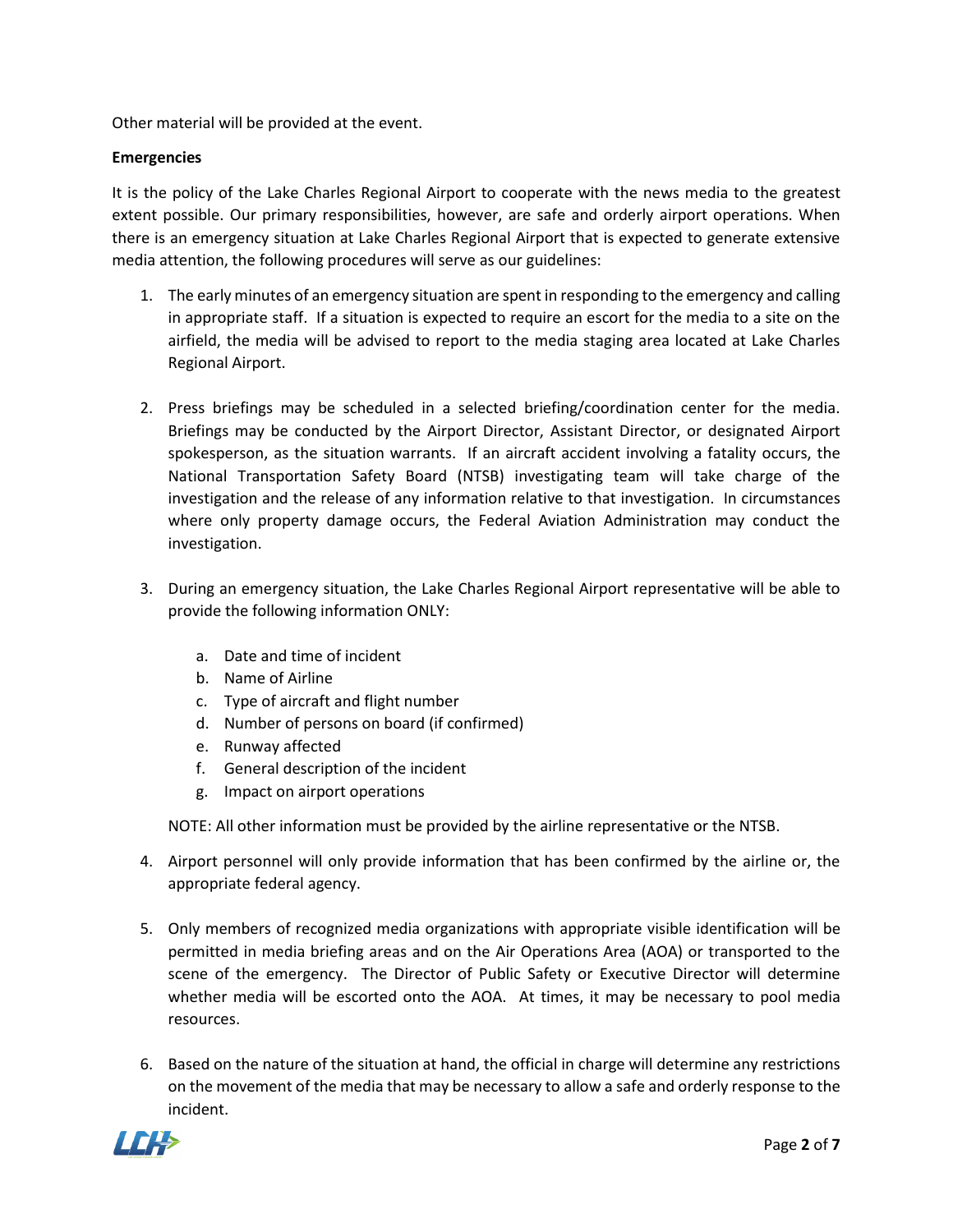- 7. Photographs and video may be taken from any area where access has been permitted; however, Public Safety and Airport Operations personnel may restrict the use of flash, strobes, and other high intensity lighting that may affect the response to the situation.
- 8. The media must NOT restrict the public's access to gates, ticket counters, baggage areas or other areas in the terminal.
- 9. Lake Charles Regional Airport's first responsibility is to the passengers, their families and their right to privacy. If any individual is reluctant to be interviewed or photographed, the airport will support their decision. In addition, during an aircraft accident, access to passengers may be subject to approval by the involved airline, or the NTSB.
- 10. Media representatives will not resist, obstruct, oppose or interfere with any law enforcement officer in the lawful execution of his or her duties, and are not exempt from any federal, state or local laws and will be treated in the same manner as any violator if arrested.
- 11. The Lake Charles Regional Airport will make every effort to provide a working area for credentialed media.
- 12. In a non-aircraft emergency situation, the Executive Director will coordinate the release of information with the Airport Director of Public Safety or manager in charge of the emergency response. The Calcasieu Parish Sheriff's Office is in charge of investigating traffic accidents and criminal activities on airport property. Fire officials handle fire and rescue operations.

## **As a Rule, during an emergency:**

- 1. The cause of an aircraft crash or incident is released by the NTSB and the airline involved after an investigation has been conducted. Until then, no agency will speculate about the cause of the incident.
- 2. The passenger manifest (list of names of passengers and crewmembers on an aircraft) is released by the airline, not the airport.
- 3. Information on air traffic control communication with the pilot of an aircraft involved in an incident is released by the FAA, not the airport.
- 4. Initial confirmation of deaths resulting from the crash of an airplane is made by the coroner, medical examiner, or other designated law enforcement officers, and information will not be released until family members are notified.

## **Agencies Involved in Emergency Situations**

## **Lake Charles Regional Airport (LCH) Department of Public Safety**

The LCH Department of Public Safety assumes operational control and security of the Airport during aircraft emergency situations. Lake Charles Regional Airport Aircraft Rescue and Firefighting (ARFF) and the City of Lake Charles Fire Department are responsible for firefighting and emergency medical rescue operations at LCH.

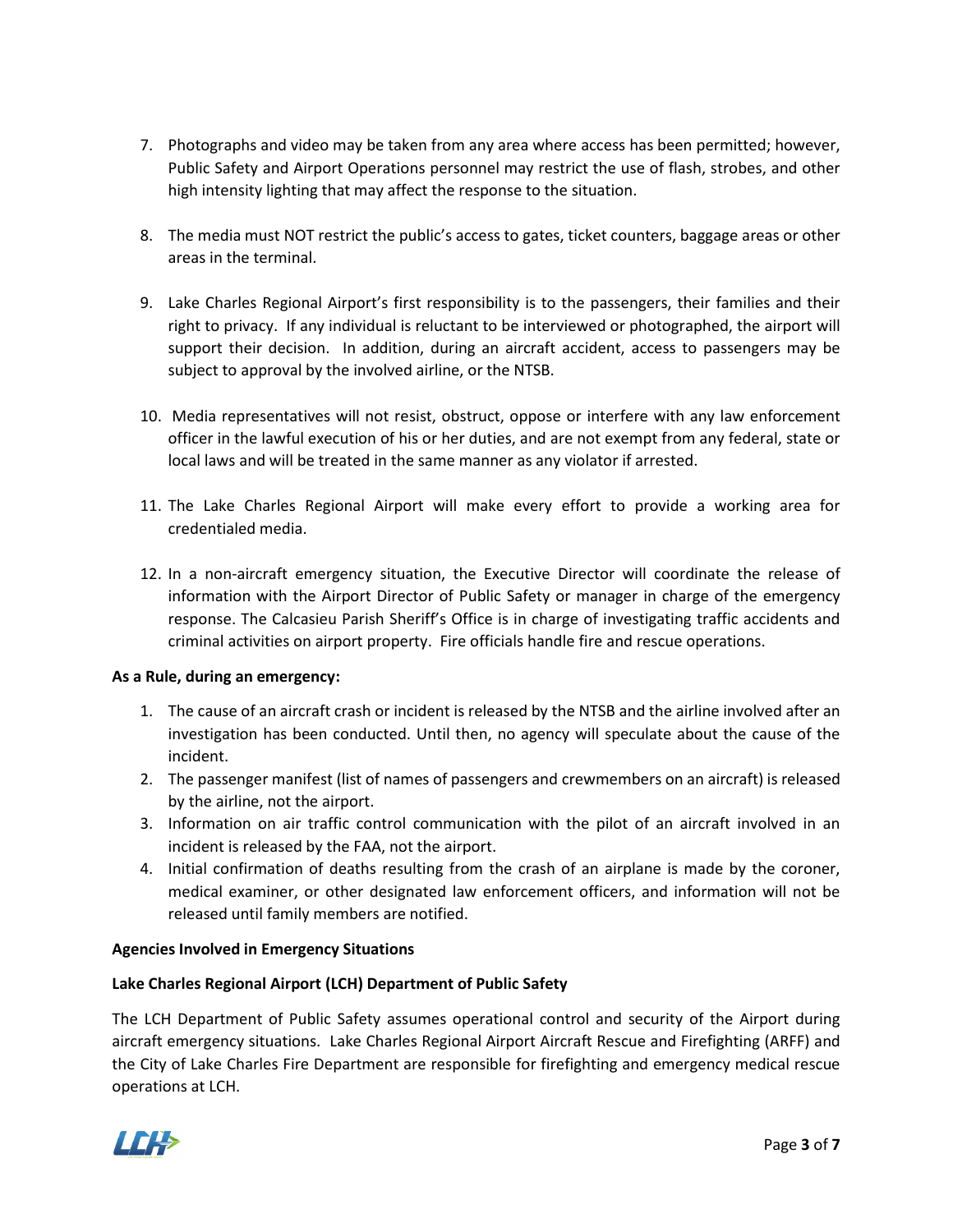## **Calcasieu Parish Sheriff's Office**

The Airport Department of Public Safety and the Calcasieu Parish Sheriff's Office are responsible for establishing and maintaining security in the concourse, terminal building, and parking areas. (The law enforcement officers maintain patrol of the airfield area).

## **National Transportation Safety Board (NTSB)**

The NTSB and the Federal Aviation Administration (FAA) are the federal agencies that investigate aircraft accidents. They also take custody of the aircraft and its contents from the time fire/rescue activities are concluded until a full investigation is completed, or a release is given.

Upon the arrival of the NTSB investigating team, the airport's operations and marketing staff may assume a support role to the NTSB or the FAA at their request.

## **Federal Aviation Administration (FAA)**

Various branches of the FAA have responsibilities in an aircraft emergency. The FAA operates the control tower at Lake Charles Regional Airport and controls the air traffic during an emergency to permit rescue equipment to proceed to the accident site. Once an alert is initiated by the FAA Air Traffic Control Tower at the Airport, the Airport Department of Public Safety assumes control of the situation.

#### **Involved Airline**

The involved airline is responsible for providing information regarding passengers aboard the aircraft and any detailed information about the flight, flight activities and the aircraft. The passenger list will not become public until families have been notified.

## **Department of Homeland Security, Transportation Security Administration**

The Transportation Security Administration (TSA) exists to protect the nation's transportation systems. TSA has the final responsibility for security at airports throughout the nation. In such an event, the TSA also has jurisdiction over hijacked aircraft while in flight. "In flight" is defined as the point that the doors are closed for normal operations to the point the doors are open for normal disembarkation. The TSA and the Federal Bureau of Investigation (FBI) will work very closely in this type of incident. The TSA will rely on the FBI for hostage negotiation and, if necessary, aircraft interdiction in such a situation.

#### **Emergency Categories**

## **Alert 1 (precautionary landing/take off)**

Lake Charles Tower personnel will normally advise Lake Charles ARFF that a potential emergency exists that may require dispatch of emergency equipment at a later time. Emergency equipment will usually be on stand-by in quarters.

#### **Alert 2 (potential emergency)**

Lake Charles Tower personnel will normally advise Lake Charles ARFF that an emergency exists that requires dispatch of emergency equipment. Emergency equipment responds to predetermined locations.

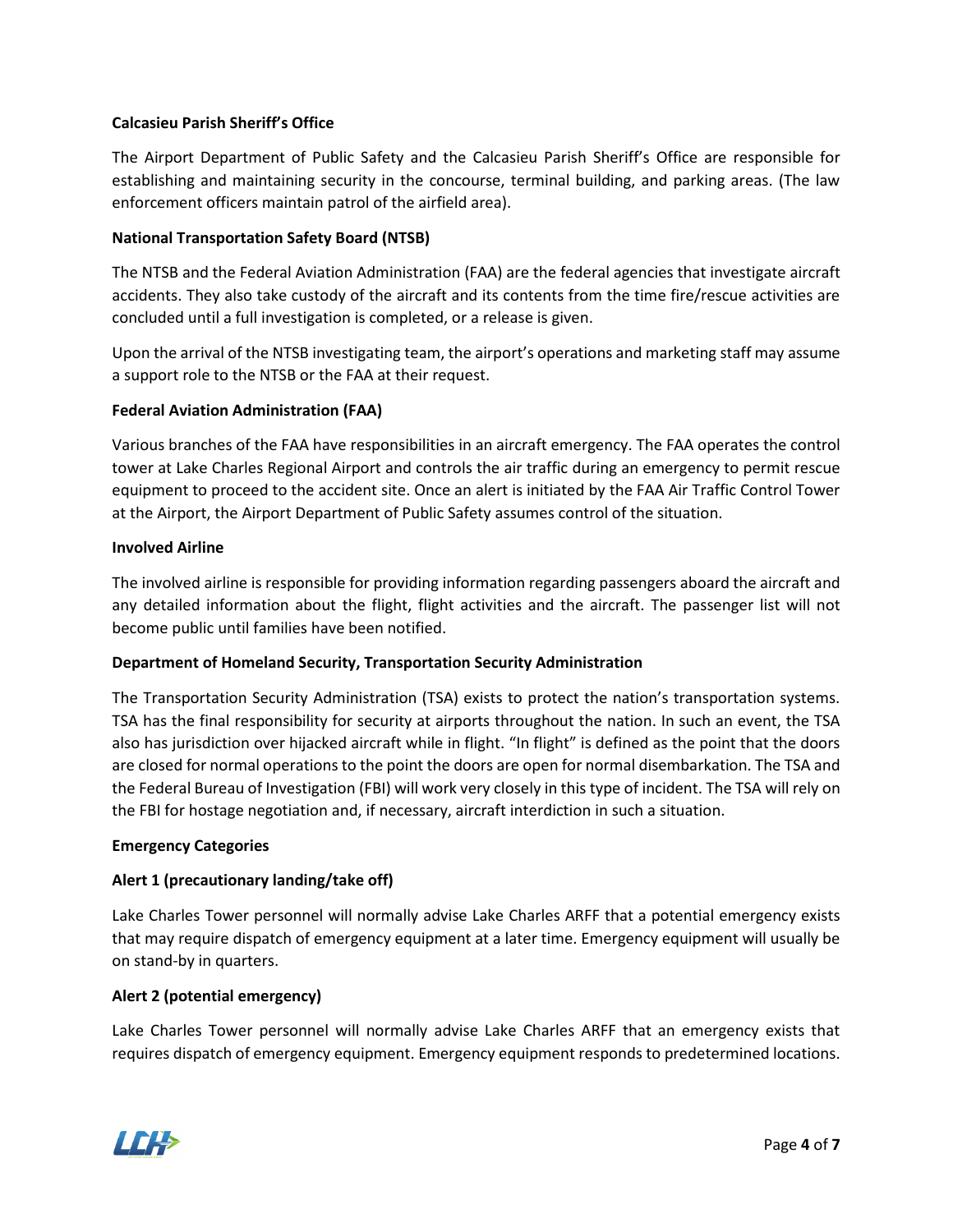## **Alert 3 (accident)**

Lake Charles Tower personnel will advise Lake Charles ARFF that an accident has occurred requiring immediate dispatch of emergency equipment to the scene of the emergency to commence firefighting and/or rescue operations.

## **Airport Fast Facts**

Official Airport Name: Lake Charles Regional Airport

Three Letter Identifier: (LCH)

Owner: Airport Authority of Airport District No. One, Calcasieu Parish

Location: LCH is located is located approximately seven (7) miles south of the central business district of Lake Charles in Calcasieu Parish. Calcasieu Parish is located in Southwest Louisiana and borders the State of Texas on the west. Lake Charles is Central Time Zone.

Elevation: 15'

Acreage: Approximately 2,000 acres

Contact: Heath Allen Airport Executive Director 500 Airport Blvd. Lake Charles, LA 70607 p. (337) 477-6051 Ext. 6 f. (337) 478-6826 E-Mail: info@flylakecharles.com Web Site[: www.flylakecharles.com](http://www.flylakecharles.com/)

Runways: Runway 15-33, Orientation is North-South, Length 6,500 feet

Runway 05-23, Orientation is East-West, Length 5,200 feet

Parking: Short and long term parking for over 1,000 spaces.

#### **Directory:**

Administration (337) 477-6051 Ext. 6, 8:00 a.m. to 5:00 p.m. Monday - Friday

500 Airport Blvd. Ste. 104, Lake Charles, LA 70605

Airport Security (CPSO) (337) 912-0391 24 hours a day

Airport Fax (337) 478-6826

Lost and Found (337) 477-6051 Ext. 6

Airport Conference Room Located in Airport Administration Office (Suite 104)

Calcasieu Parish Emergencies 911

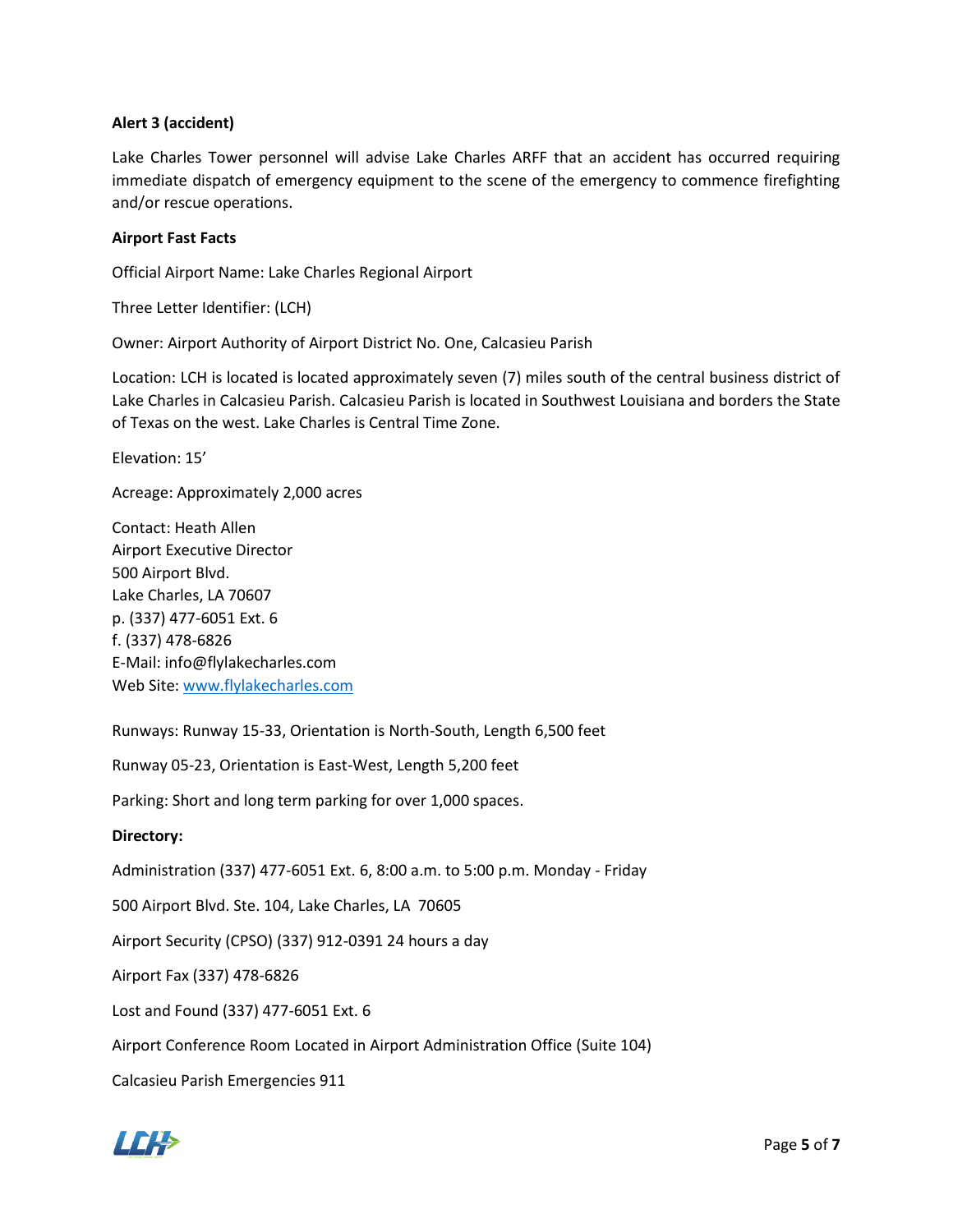#### **Commercial Airlines:**

United Airlines (800) 525-0280

American Airlines (800) 433-7300

#### **Fixed Based Operators:**

Freeman Jet Center (337) 478-7722

#### **Other Airport Services:**

Bristow Helicopters, LLC (800) 665-1414

Phi, Inc. (800) 235-2452

Acadian Air Med (337) 473-6776

National Weather Service (337) 477-5285

#### **Government Agency Contacts:**

Transportation Security Administration (850) 430-2220 Department of Transportation (202)-366-4570 Office of Public Affairs 400 7th Street SW Room 10414 Washington, DC 20590

Federal Aviation Administration (202)-267-3883 Office of Public Affairs 800 Independence Avenue, SW Room 908 Washington, DC 20591

National Transportation Safety Board (202)-314-6100 Office of Government, Public & Family Affairs 490 L' Enfant Plaza East SW 6th Floor Washington, DC 20594

## **Lake Charles Local Agencies:**

American Red Cross Office: 337-478-5122 Fax: 337-478-1173

Calcasieu Parish Sheriff's Office Office: 337- 431-1331 Fax: 337-477-8706